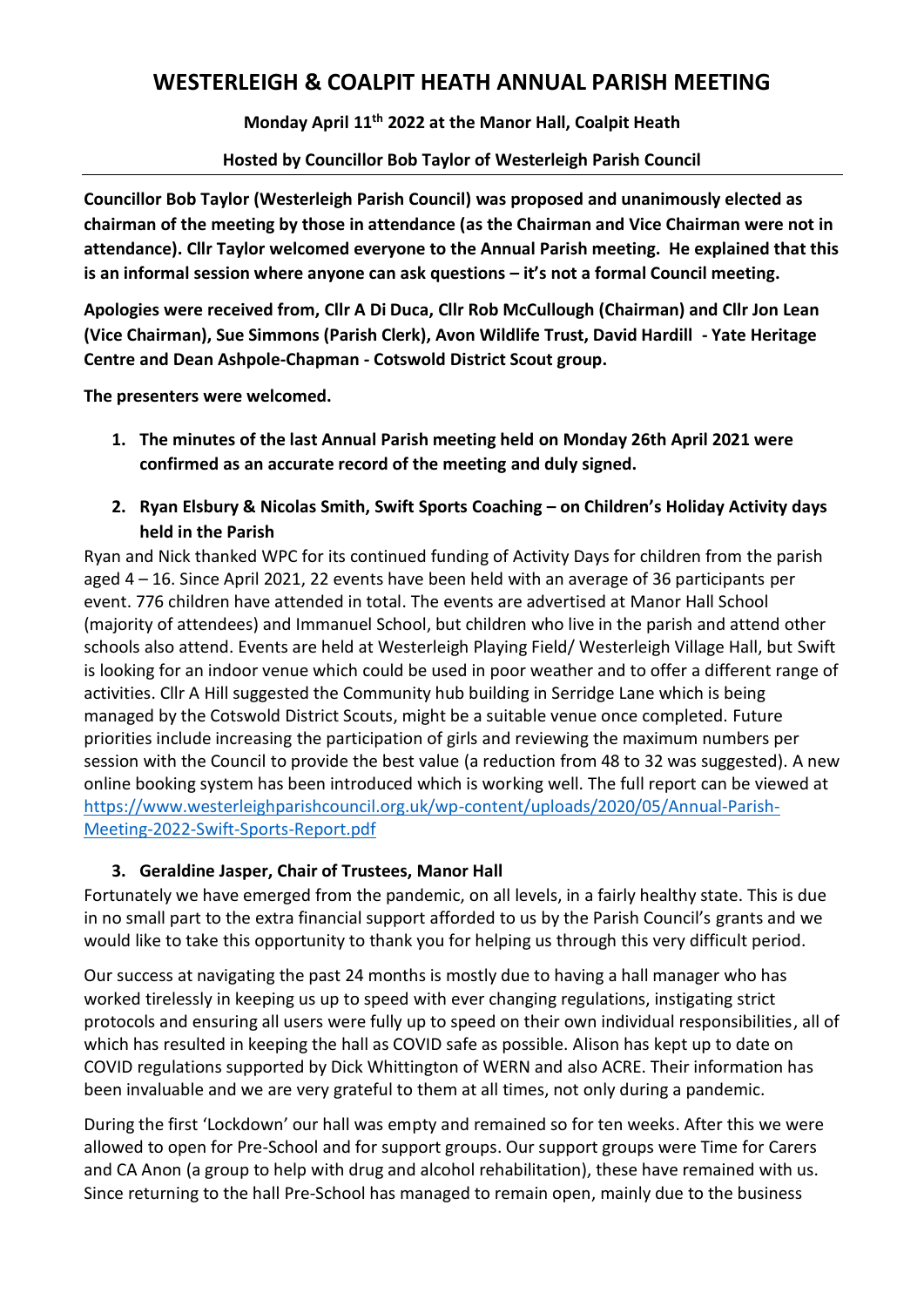owner and Alison our hall manager working very closely together in keeping the setting safe. It has been very challenging with so many little ones coming to the hall every day.

Throughout the first year or so of the pandemic the Trustees held all meetings by Zoom. The Officers and Alison had a weekly Zoom meeting, full Zoom Management meetings were frequently held and communications via Zoom, email and telephone were excellent. This communication allowed us to continue with business safe in the knowledge that the hall manager was on site working on our behalf. The Trustees have now settled back into face to face meetings which has been a very welcome return to normality.

Once regulations allowed we gradually opened our facility to our previous users, some very eager to return with some more reticent. However, most have returned and we also have new users so the hall is once again lively and thriving. On a busy week, of which there are many, we could have up to 33 bookings! We have a variety of regular bookings including Gardening and Social, Paracise, Yoga, Pilates, Reiki, Karate, Street Dance, Ballet, Jazzy Jamboree, Robot Reg, Slimming World etc. We also have two church groups. We have a children's entertainer who holds Harry Potter events and even a Pop-Up Vegan Restaurant here once a month which looks fantastic. We also take private bookings for parties, meetings, weddings etc.

Our Community Garden has remained open and available to the local community throughout. It has been a peaceful and tranquil place of solace and accommodates many visitors. We rely heavily on volunteers to keep the garden a tidy and beautiful state. The lion's share of the work has been done by Mike and Pat Hooper who worked in the garden almost every day. Sadly they have just retired and their presence and commitment will be greatly missed. Alison also tends to the garden and has made personal donations of planters and plants, also working with Coalpit Heath WI and Floral Friends. Alison oversees all volunteers, including Dave Green, Mark Hill and Alan Matthews. There is also input from a couple of the Trustees. We are extremely grateful to all our volunteers and we would struggle without them. We continue to have regular costs to keep the lawn pristine.

The Trustees have not yet returned to a full social calendar although we did hold one celebration in September 2021 to celebrate the refurbishment of the Bell Tower. We received a substantial anonymous private donation specifically for the Bell Tower which was fantastic. We had a really lovely afternoon ringing the bell for the first time in many years. We were blessed with lovely weather so we were able to stay outside, guests were by invitation only. Our first event of 2022 will be a Platinum Jubilee Cream Tea on Thursday 2<sup>nd</sup> June. Tickets will be available at £5 per person. We are planning a musical evening in October, details yet to be finalised. We also have a planned return to our Christmas Cracker event on Sunday 4<sup>th</sup> December.

We have completed a substantial amount of maintenance work, some of which is funded by the Parish Council contribution. This funding is available for 'fabric of the building' work only, and covered additional works to the Bell Tower, drainpipe, roof, gate, fencing and window repairs, substantial work to the Grey Stone Outbuilding, replacement of drain covers etc. Being a Listed Building all works are expensive or should I say more expensive than for a 'normal' building. Apart from day to day expenditure we have also installed Hearing Loops to our Jubilee and Newman rooms, substantially increased our paid cleaning regime, undertaken major and expensive tree pruning. We have also had our heating system power flushed to make it more efficient, installed acoustic curtains etc, the list is endless. Our Maintenance and Project work is under constant scrutiny and we have a formal Business Plan with a specific sub-committee to ensure we set targets and budgets therefore keeping the building in the best possible condition. Day to day repairs, decoration etc is overseen by Alison who identifies and manages all required remedial work.

In recent summers we have planned hall maintenance closure for one week. Bigger works are scheduled during this time to minimise disruption to our users. We decided not to close in summer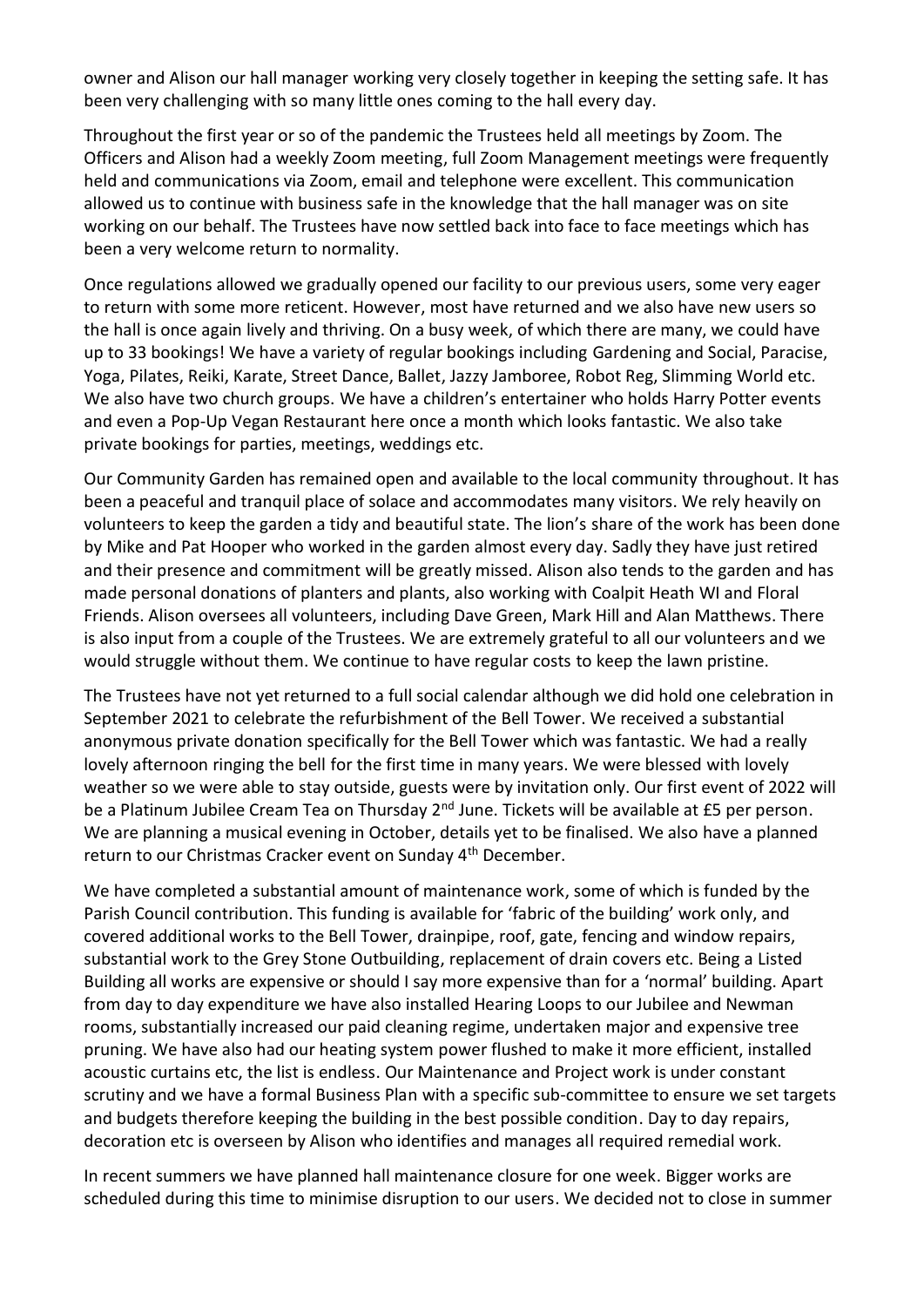2021 as our users had already suffered so much and most were really struggling with class/ group numbers. They still do have fluctuating attendance and sadly some groups are struggling financially.

We are a team of eight Trustees with one employee, Alison. We take our roles very seriously and try to be as professional as possible. We are looking for additional Trustees to be co-opted on to our Management Team. If you, or anyone you know, is interested in joining us please let me know.

Thank you again to the Parish Council for your continuing and most valuable support. Without it we would not be able to provide the level of service to the local community that we do currently.

## **4. Robert Cole, Trustee for Citizens Advice South Gloucestershire**

Robert gave an overview of the service provided by Citizens Advice South Gloucestershire and the types of issues that they support people with. Face to face services restarted in August 2021 at various locations (the nearest to the parish being in Yate). CA South Gloucestershire are the only citizens advice to have resumed a face to face service, as well as telephone and online. Funding is received from South Gloucestershire Council and the Parish Council, but unfortunately funding from SGC has reduced by 35% from April 2022, which has meant the closure of two branch services in Staple Hill and Cadbury Heath.

Looking ahead, CA South Gloucestershire would like to deliver debt and budget management courses in the area as a form of 'pre-emptive' advice, to prevent people from getting into serious debt in the first place. The full report can be viewed at

[https://www.westerleighparishcouncil.org.uk/wp-content/uploads/2020/05/Annual-Parish-](https://www.westerleighparishcouncil.org.uk/wp-content/uploads/2020/05/Annual-Parish-Meeting-2022-CA-South-Gloe-Report.pdf)[Meeting-2022-CA-South-Gloe-Report.pdf](https://www.westerleighparishcouncil.org.uk/wp-content/uploads/2020/05/Annual-Parish-Meeting-2022-CA-South-Gloe-Report.pdf)

# **5. Cllr Bob Taylor , Westerleigh Parish Council - update from the Parish Council**

Your Parish Council can consist of nine volunteer Parish Cllrs and until recently we only had six. In September last year Kate Kelliher joined the team and just last month Adam Hill joined the team – both live in Coalpit Heath and are keen to get involved with local projects and community enhancements and issues. Rachel Davis joined the Council as Deputy Clerk in January.

Being a Cllr is very rewarding and we now have just one vacancy if anyone else would like to get involved. You can always have a chat with myself or the Clerk Sue if you'd like to find out what is involved.

GOOD NEWS - We have finally had permission from Democratic Services to change our name – so from next year's elections we will officially be known as Westerleigh AND Coalpit Heath Parish Council – a much better reflection of all the residents we have always covered. You may start to see us using that new name as we move forward.

MORE GOOD NEWS - We have been fortunate in the last couple of years, and indeed for next year too, that we have received substantial sums from developer contributions – mainly from the development at Blackberry Park in the form of Section 106 funds that enable us to help community projects and give grants to local organisations. We also get almost £20,000 a year from the Solar Farm agreement which started at Says Court Farm in 2014.

The biggest grant we have made this year is around £21,000 towards the new Community hub building in Serridge Lane which is being managed by the Cotswold District Scouts, but it is important to note this isn't just a new Scout building it is a new HUB that many groups will be able to use, or residents be able to hire. That is why we felt it deserved some of our Community Benefit funds.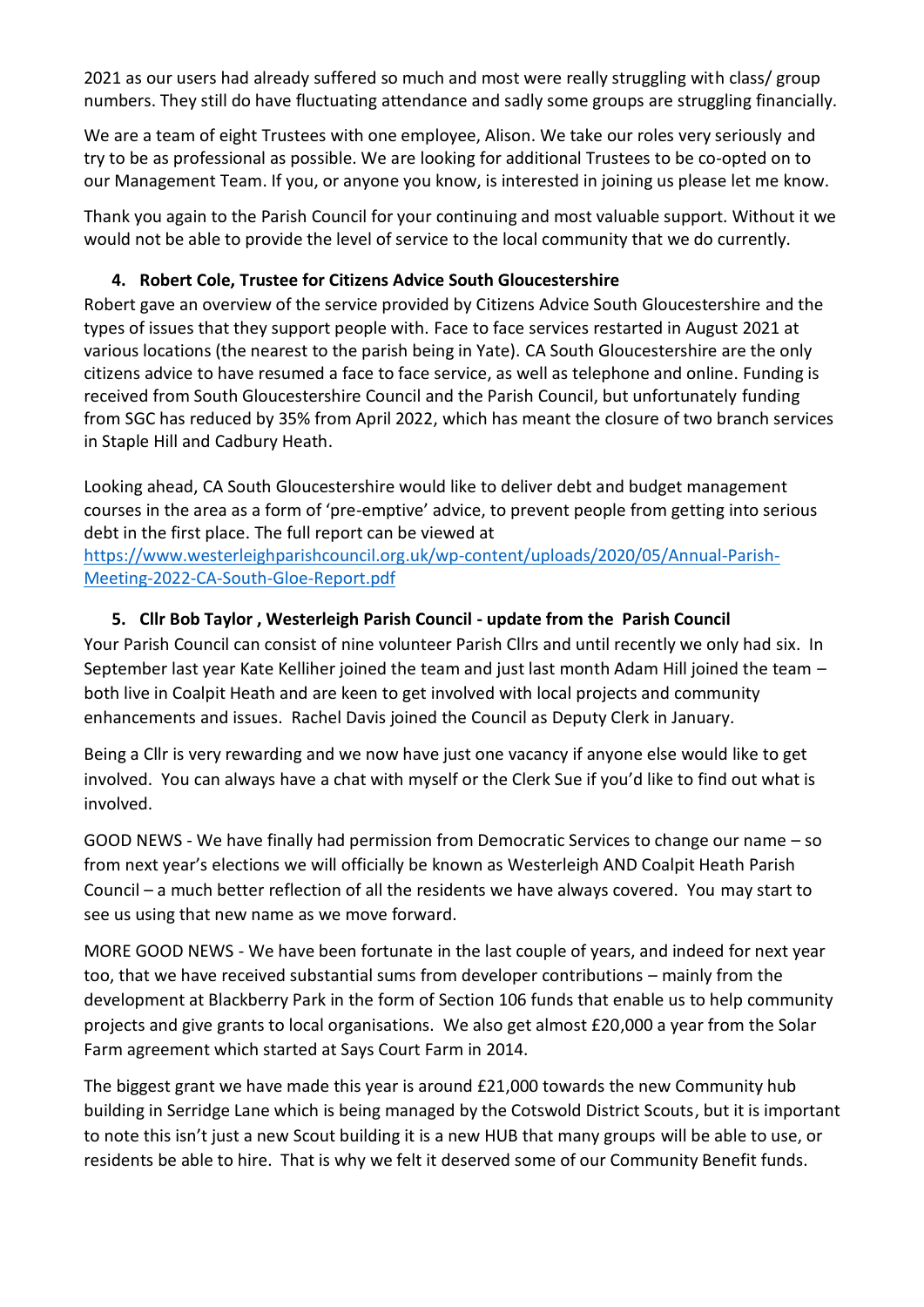Other grants have been made for the charity supporting the Children's hospital and St Peters Hospice, and on a really local level we gave grants to the Miners Club for new entrance doors, Yate Heritage Centre for activity day materials, Westerleigh Bloomers for Jubilee floral displays, and Westerleigh Neighbourhood Watch to continue their village newsletter.

We have also continued to fund Avon Wildlife Trust activities from the benefit we get from the Says Court Solar Farm.

## OUR OWN PROJECTS

We have also carried out many projects ourselves – three defibrillators have been based around the Parish and free CPR training sessions have taken place; Swift run Children's school holiday activity days as you've heard; and we have continued to add and upgrade our benches, bins and signage.

At Bitterwell Lake we have replaced eight fishing platforms and installed a further large disabled access platform. We were delighted to secure funding to cover the cost of these platforms from the British Disabled Angling Association.

We have started a Local Nature Action Plan and we are holding a free event on the afternoon of 19<sup>th</sup> April at Westerleigh Village Hall where you can come and see our ideas and tell us yours.

We have planted 240 wildlife friendly hedging plants at Newman Field and as part of the Platinum Jubilee trees have been planted at Kendleshire, Westerleigh Playing Field, Manor School and Immanuel school.

There are lots of smaller projects – too many to mention but if you see something you think we could help with let us know.

Also for the Platinum Jubilee we have provided a commemorative mug for every child at Manor School and Immanuel School and they will be given out over the next few weeks.

I can't stress enough that local organisations should come and talk to us if they have a project that benefits the community and let us know what help they need. We will consider all kinds of projects as shown on the Grants page of our website.

#### CONSULTATIONS

Finally I just want to talk about CONSULTATIONS that South Gloucestershire Council hold.

Many are of little or no interest to the majority of people, but every once in a while there are those that greatly affect this community. One such consultation open at the moment is the way in which Badminton Road is going to evolve in order to improve transport for Yate and Bristol residents. This Parish Council is concerned that the people at the heart of this – i.e. those who live on or near Badminton Road are being ignored or their needs sidelined. Please take the time to read about this consultation. The details are on our agenda, on our Facebook page and on our website. We will be discussing it at the meeting after this one. The more people that get involved the more hope there is that you'll be listened to

Once again thank you for coming and we hope to hear more from you all in the coming year.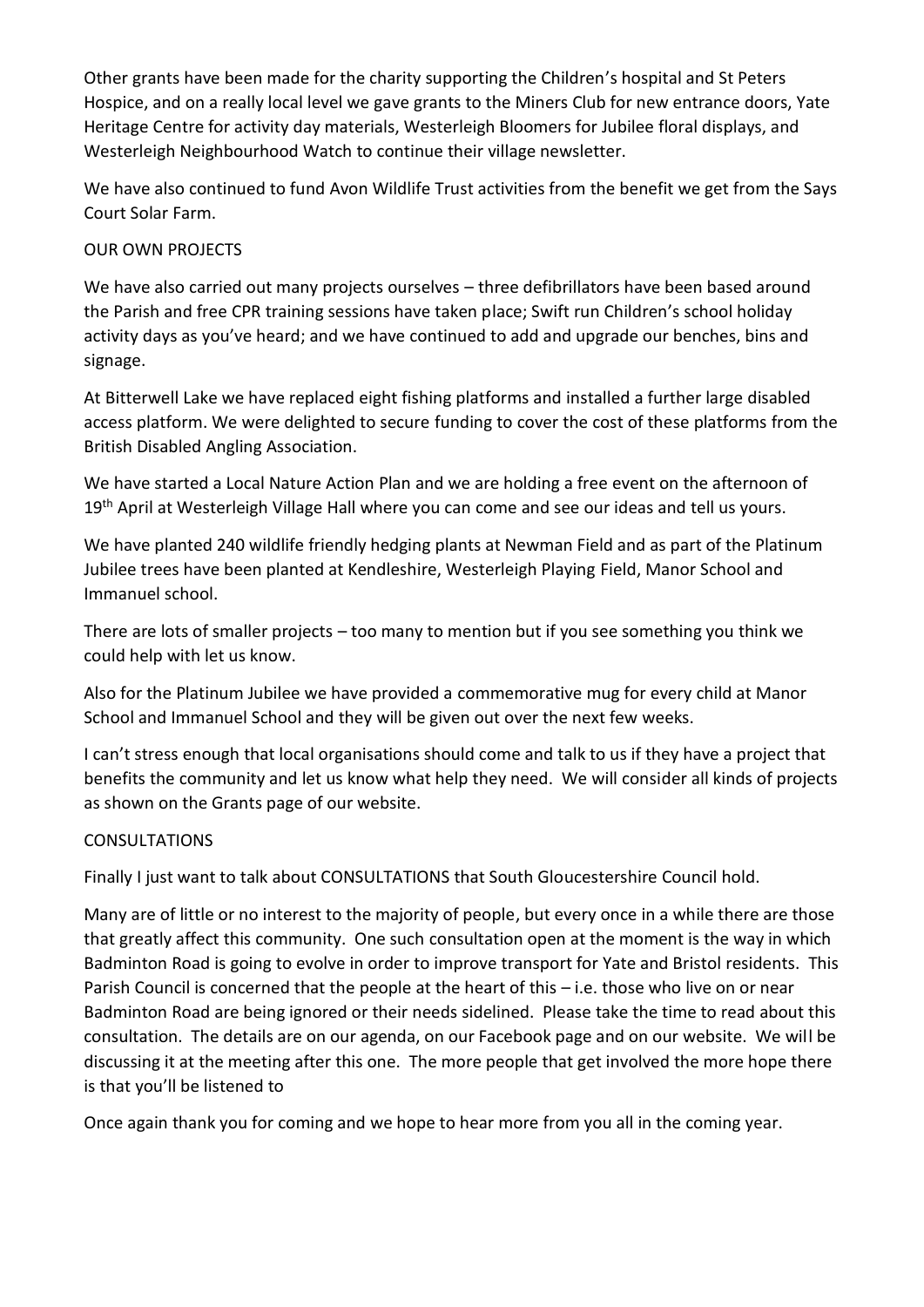## **6. Shaun Egan, Severn Area Rescue Association (SARA), addressed the meeting.**

Shaun explained that SARA provides lifeboat cover for the River Severn from Newport to Wyre Forest, as well as assistance during flooding (rescue and deliveries) and support to the Police and Fire Service. SARA volunteers also provide assistance during extreme weather, for example helping medical staff to get to work. SARA is run entirely by volunteers (180) and there are no paid staff. It receives no government funding and the organisation costs around £200,000 per annum to operate. The Parish Council has previously provided grant funding.

Cllr Steve Reade suggested that SARA apply for South Gloucestershire Council Member Awarded/ Area Wide Funding.

#### **7. Avon Wildlife Trust – written report.**

Avon Wildlife Trust sent a written report and the Deputy Clerk read out the highlights. The full report is below.

Avon Wildlife Trust have been supporting Nature's Recovery in Westerleigh and Coalpit Heath for many years now through our programme of Education and Community Engagement Events, inspiring and resourcing people to take action for wildlife. The science that we are currently being encouraged and inspired by in our work at AWT as part of our new Team Wilder campaign, shows that if just one person in every four takes this action for wildlife, then it can be enough to change the minds and behaviour of the majority, which will help to put nature in recovery. We want to support people to reconnect with nature, offer them opportunities to learn, empower them to take action at home and in their wider community, and in turn be part of the movement that is gathering together collectively with others doing the same to make this change. AWT's work currently benefits the residents of the Westerleigh & Coalpit Heath area through taking this approach across our variety of engaging community events of which a summary of the most recent, are outlined below.

What a couple of year's of delivery this has been! What started off as our second year of the current three year delivery schedule not only ran over in to 2021 but has continued through to the start of 2022, merging both of our anticipated 2020/21 and 2021/22 delivery in to one project. In 2020 we managed to deliver an Owl Prowl and Bat walk in October with Dave Knowles from Owl Occasions who co-led the session with us. We welcomed nine people, including four children who seemed to really enjoy the day – despite the weather!

Our Says Court volunteer placement, Chloe Raynor, finished her voluntary role in March 2021. Even though the placement didn't go as planned due to COVID-19, Chloe enjoyed her time with us and considered the experience gained useful to secure a new job. Then followed a few further Spring cancellations until in May 2021, when we emerged from our most recent lockdown, we welcomed a group of 12 Beavers from the 1st Frampton Cotterell Scout Group.

Nicole Daw our People and Wildlife Officer left, followed shortly by Irene our People and Wildlife Manager heading off on Maternity Leave, transitioning to Emily Chiswell and George Cook joining the team as Manager and Officer respectively.

In 2021 once we emerged from the effects of the pandemic, we ran an Owl Prowl and Beginners Bird Watch event at Says Court Solar Farm which welcomed 25 and 12 people respectively. Whilst exploring the farm on these events, we saw a little owl sheltering in its box and even spotted a Yellowhammer. We then kicked off this year's programme with a Bird Watch Assembly at Immanuel School for 50 of their children which sat alongside a linked community event for the national Big